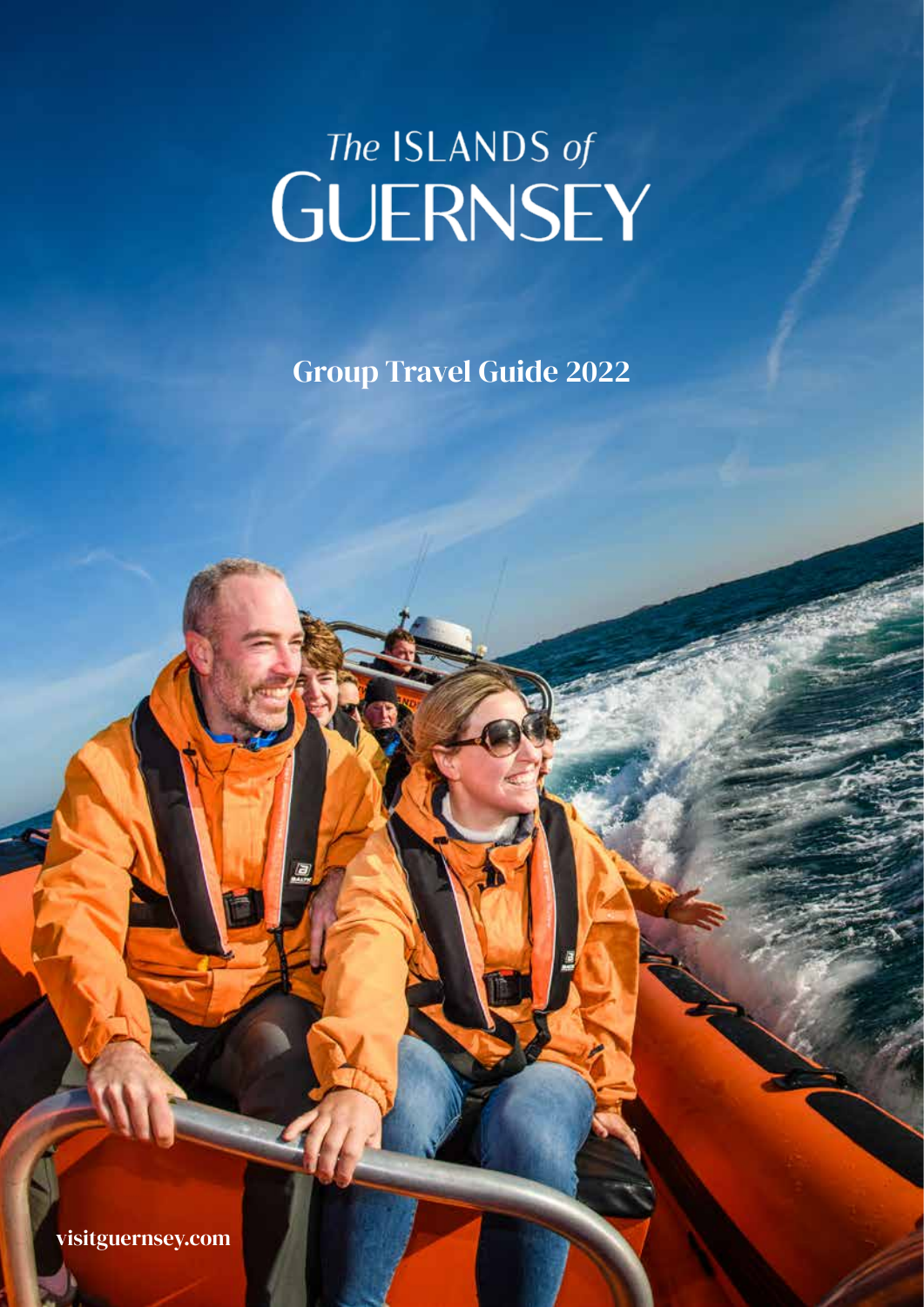

You've found the Islands of Guernsey! The Five naturally beautiful and diverse Islands of Guernsey, Herm, Sark, Alderney and Lihou are all situated just off the coast of France in the English Channel. Easy to access from Guernsey, each Island has its own distinct character, landscape and identity.

Guernsey has an abundance of attractions, restaurants and hotels that cater for small, medium or larger groups. This guide is designed to help you and your group plan your trip to The Islands of Guernsey, if you need any further assistance with your research and planning the VisitGuernsey team are happy to help, we can also offer advice on producing a tailored itinerary to suit specific requirements.

For more advice on how to make the most of your groups visit www.visitguernsey.com

For advice or a specific enquiry that is not answered in the following information please contact Chloe Steadman T: 01481 223273 or E: chloe.steadman@gov.gg

We look forward to welcoming you to the Islands of Guernsey.

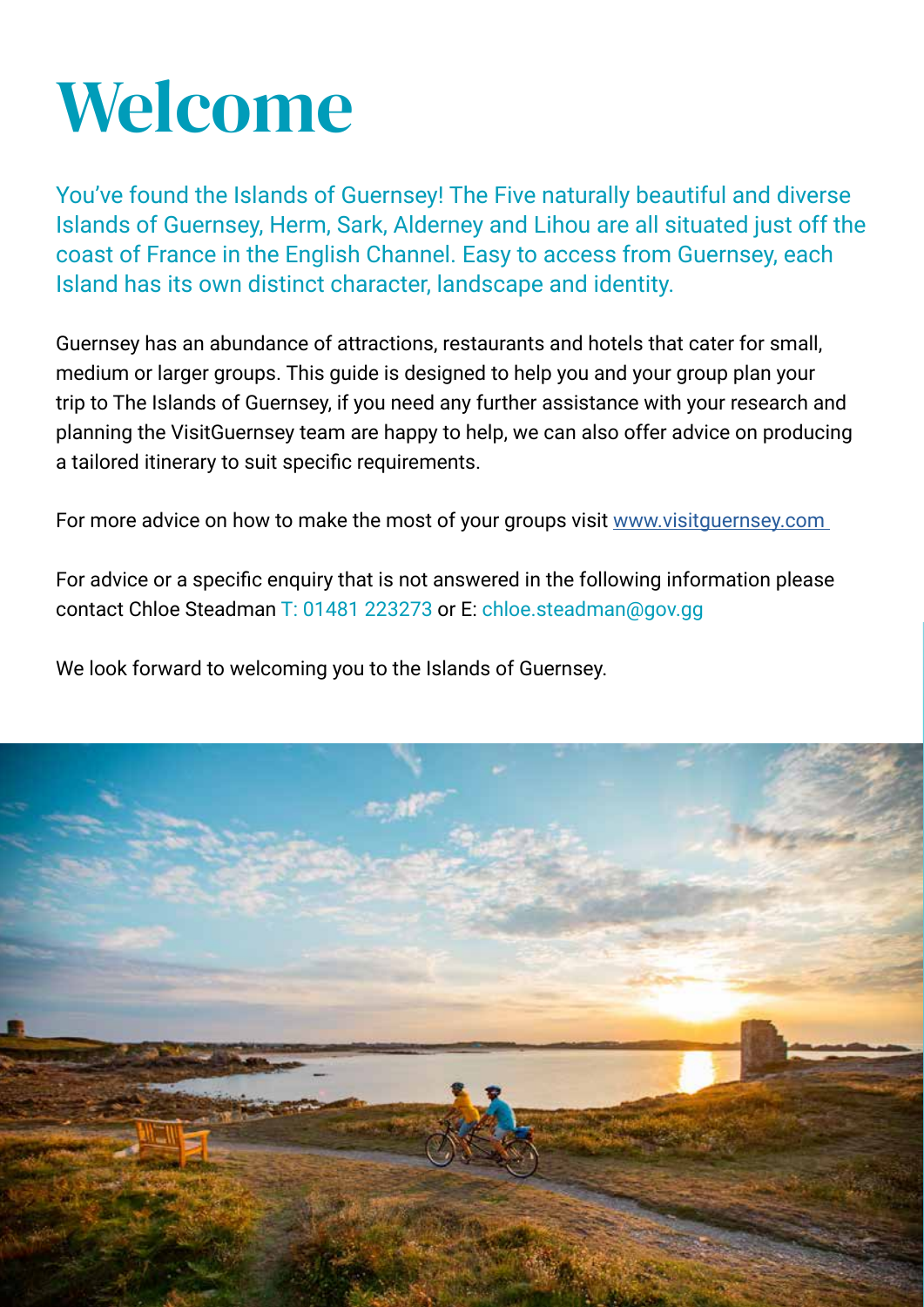### Features

| Page 4 & 5 |
|------------|
| Page 6     |
| Page 7     |
| Page 8 & 9 |
| Page 10    |
| Page 11    |
| Page 12    |
|            |

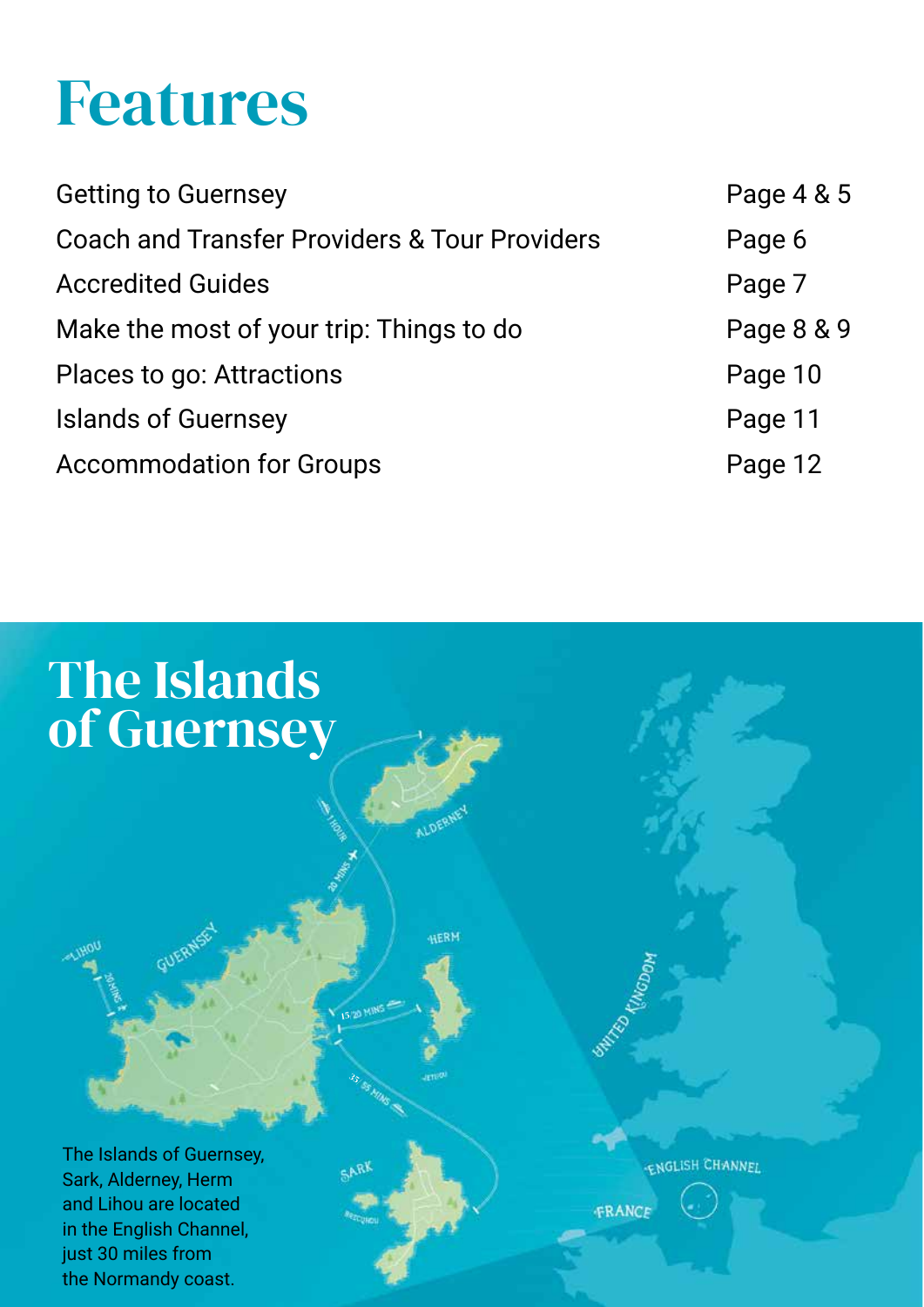# Getting to Guernsey

Getting to Guernsey from the UK is easy with regular flights from London Gatwick and 11 other regional airports, making for short transfer times for your clients. Flying time to the islands takes from as little as 30 minutes.

There are also fast ferry crossings from Poole and Portsmouth plus a traditional ferry service from Portsmouth, all arrive in to St Peter Port Harbour. Guernsey Airport is located in the parish of the Forest. Getting to your accommodation is then a matter of a short transfer.



#### **Aurigny Guernsey's Airline**

Aurigny fly regularly from over half a dozen UK airports including Manchester and London Gatwick, as well as operating regular inter-Island flights to Alderney. Check aurigny.com for announcements of new routes

+ Group rates available

www.aurigny.com E: groups@aurigny.com T: 01481 822 332

#### **Loganair**

One Stop Indirect routes from Edinburgh\*, Glasgow\* and Newcastle\* via Southampton. All flights bookable on loganair.co.uk \*Second leg flown by codeshare partner Blue Islands. www.loganair.co.uk

E: groups@loganair.co.uk T: 0344 800 2855

#### **Blue Islands**

Direct routes from Southampton and Jersey. One Stop Indirect routes via Southampton from Edinburgh\*, Glasgow\* & Newcastle.\* All flights bookable on www.blueislands.com

#### E: grouptravel@blueislands.com

T: 01234 589 200 Please check website for latest regional connections. \* First leg flown by our codeshare partner Loganair.

**British Airways operated by BA CityFlyer**  W: BA.com

Routes from Edinburgh and London City.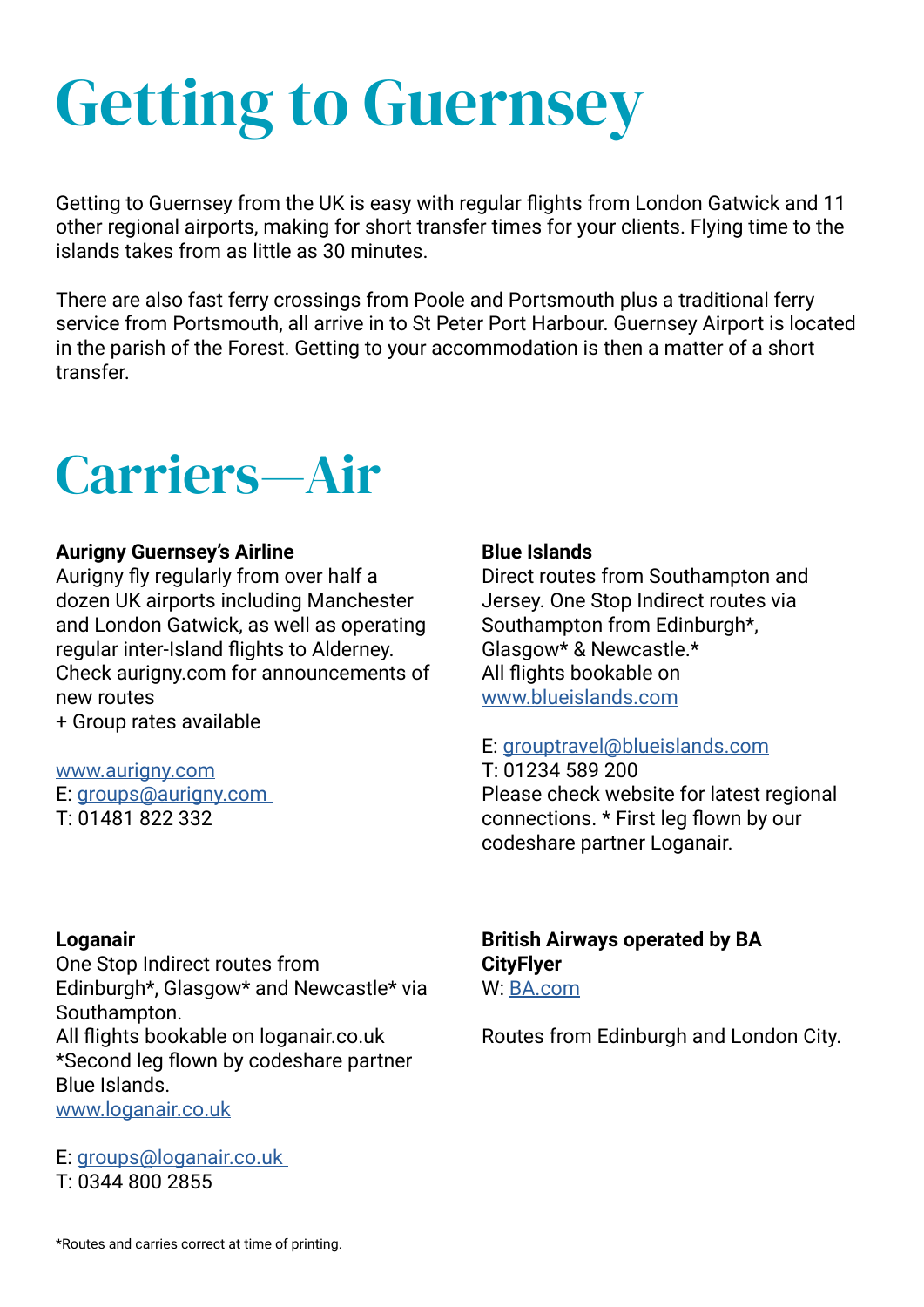# Getting to Guernsey



#### **Condor Ferries**

Fast ferry services from Poole, Portsmouth, St Malo, Cherbourg and Jersey. Conventional ferry service from Portsmouth. + Group rates available

www.condorferries.co.uk E: group.travel@condorferries.co.uk E: sales@condorferries.co.uk T: 0345 609 1026

**Manche-iles express** Ferry services from France and Jersey. www.manche-iles.com



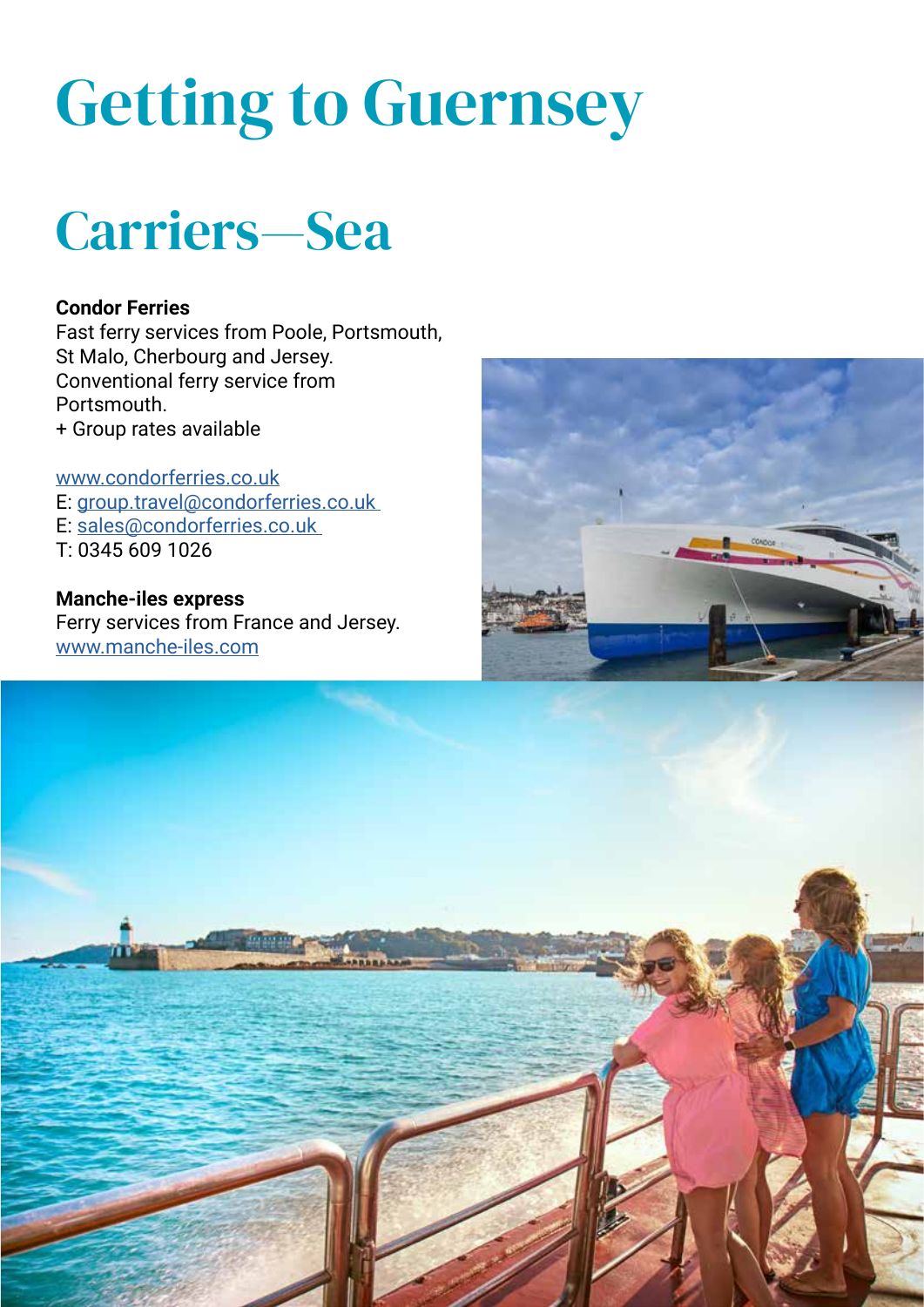### Coach & Transfer Providers

#### **Executive Car Services (Guernsey)**

www.executivecarsguernsey.com E: executivecars@cwgsy.net T: 07781 155545

#### **Island Coachways (Guernsey)**

www.icw.gg sales@icw.gg 01481 720 210

### Tour Providers

#### **Executive Car Services (Guernsey)**

www.executivecarsguernsey.com E: executivecars@cwgsy.net T: 07781 155545

#### **Island Taxis (Guernsey)**

www.islandtaxis.gg E: islandtaxisltd@cwgsy.net T: 01481 700500

#### **Bailiwick Tours**  www.bailiwicktours.weebly.com E: bailiwicktours@hotmail.co.uk T: 01481 266884

#### **Intransit** www.intransit.gg E: info@intransit.gg

#### **Island Coachways (Guernsey)**

www.icw.gg E: sales@icw.gg  $T: 01481 720 210$ 

**Alderney Tours**  www.alderneytours.co.uk E: alderneytours@gmail.com T: 01481 8222954

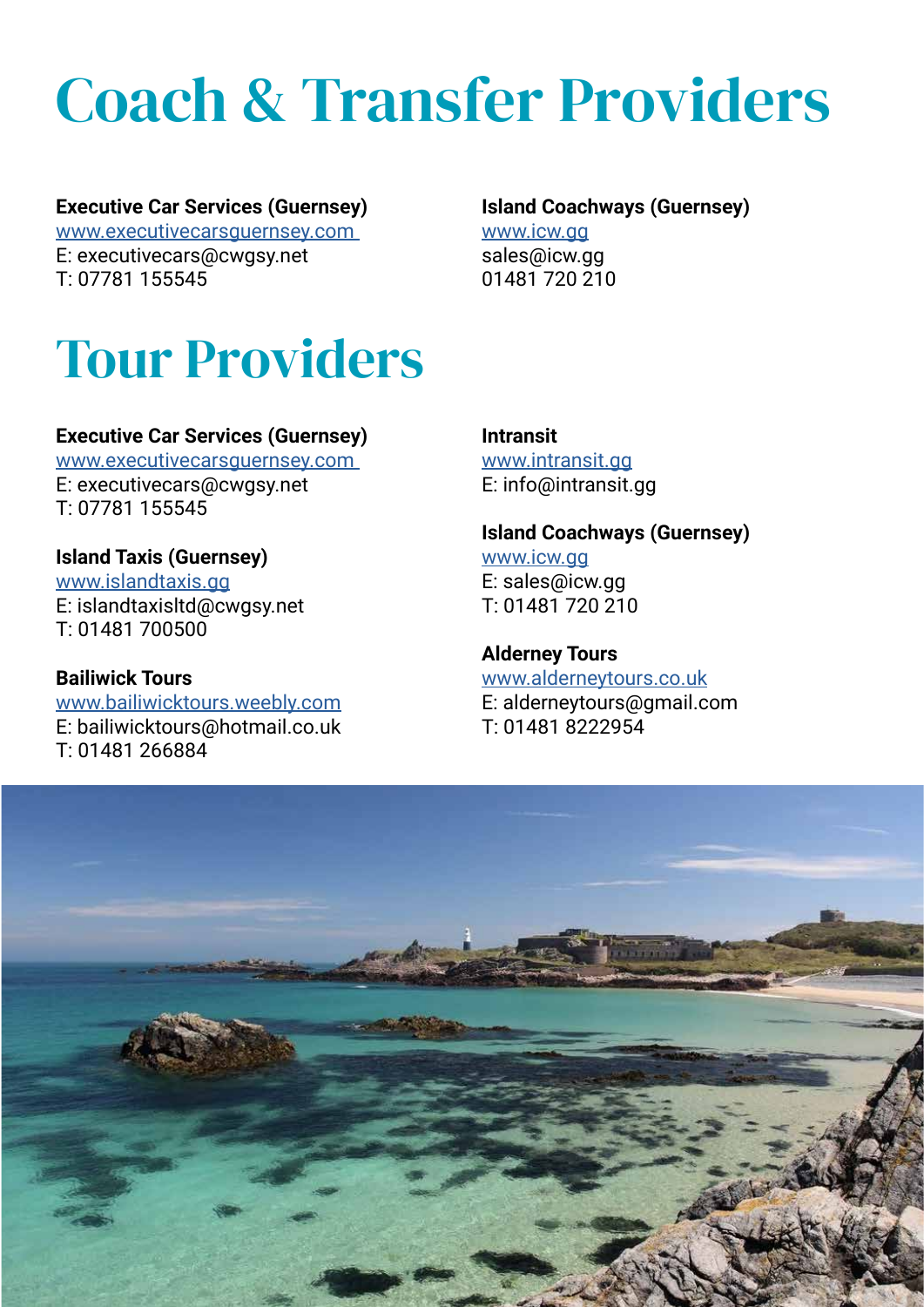## Accredited guides

#### **Guernsey Guided Tours**

The Bailiwick of Guernsey Guild of Accredited Guides promotes tours offered by Silver & Gold accredited guides covering a variery of different areas, subjects and interests. The majority of tours are English, but some guides also offer tours in French, German or Dutch.

**MIZIN' MARY YES** 

- **+ Bespoke tour themes available**
- **+ Walking, cycling, car, coach or boat tours available**

www.guernseyguidedtours.com



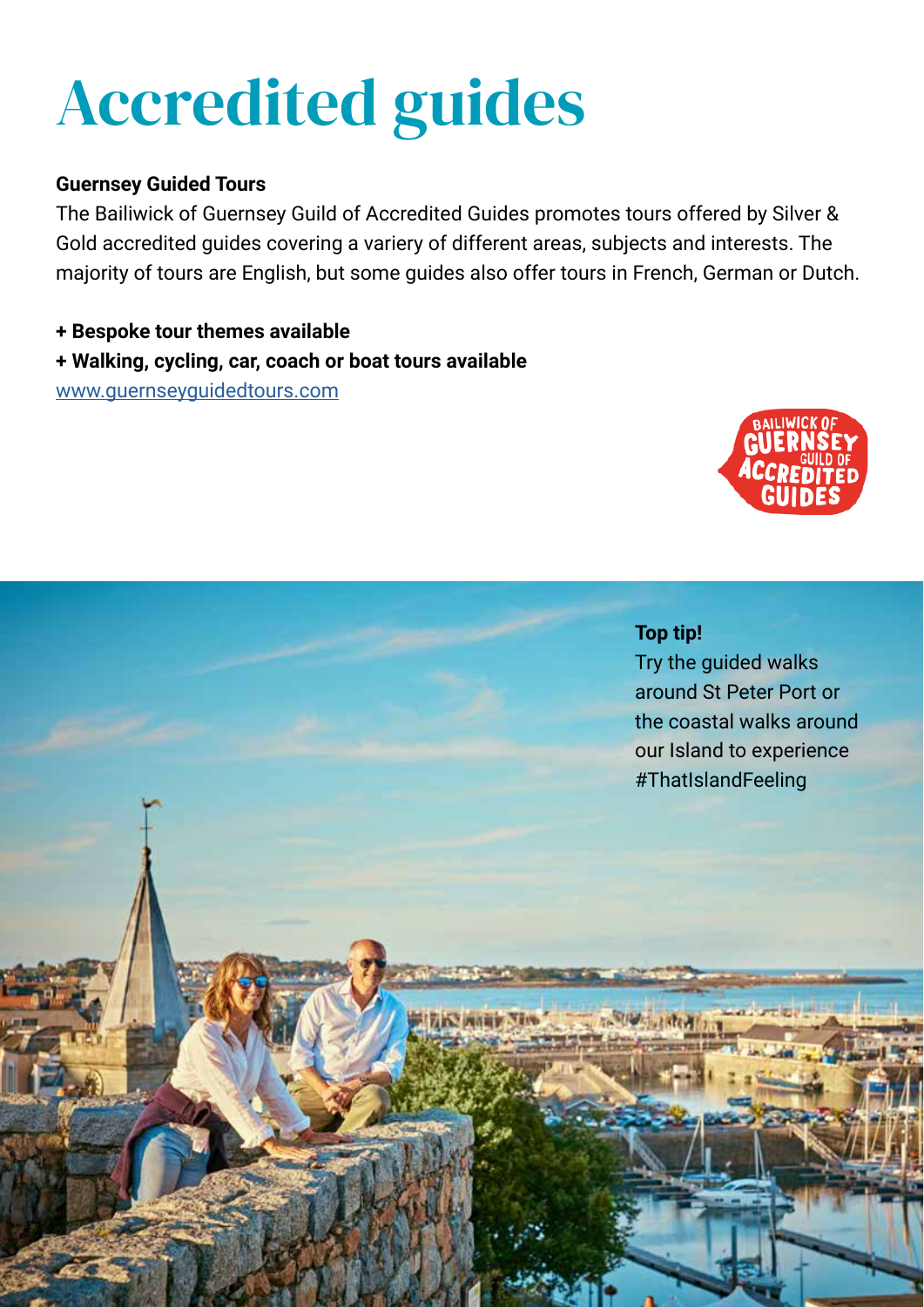### Make the most of your trip

There is much to see and do in the Islands during your group's stay. Guided walks and themed tours also take place at various times during the year. For a full list of things to do, please see the website.

**See & Do ~ Adventures, activities and things to do ~ Click here What's On ~ Events and festivals ~ Click here**

### Activities

| <b>Alderney</b>                |                                      |                         |
|--------------------------------|--------------------------------------|-------------------------|
| <b>Cycle and Surf</b>          | <b>Bike hire</b>                     | 01481822286             |
| <b>Alderney Wildlife Trust</b> | Guided tours (walking, boat & kayak) | 01481 822935            |
| <b>Alderney Tours</b>          | Coach tours for up to 15 people      | 01481 822954            |
| <b>Alderney Guided</b>         | Town walk Guided walking tour        | tourism@alderney.gov.gg |
| <b>Alderney Railway</b>        | Train ride for up to 80 people       | 07911 739572            |
| Avante                         | Charter boat for up to 12 people     | 07911 739572            |
|                                | (fishing & themed tours)             |                         |
| <b>Sark</b>                    |                                      |                         |
| <b>Adventure Sark</b>          | Kayaking, caving, archery, shooting, | 07781 130 403           |
|                                | walking & cycling tours              | 01481832102             |
| <b>Avenue Cycle</b>            | <b>Bike hire</b>                     | 01481 832844            |
| <b>AtoB Cycle</b>              | <b>Bike hire</b>                     | 01481832027             |
| <b>Sark Carriages</b>          | <b>Horse and Carriage rides</b>      | 01481 832107            |
| <b>Sark Boat Trips</b>         | Charter boat for up to 12 people     |                         |
| <b>Herm</b>                    |                                      |                         |
| <b>Outdoor Guernsey</b>        | Kayaking & paddle boarding           | 07781 130 403           |
| <b>Lihou</b>                   |                                      |                         |
| Lihou Island                   | Archery, conservation projects etc.  | Info@lihouisland.com    |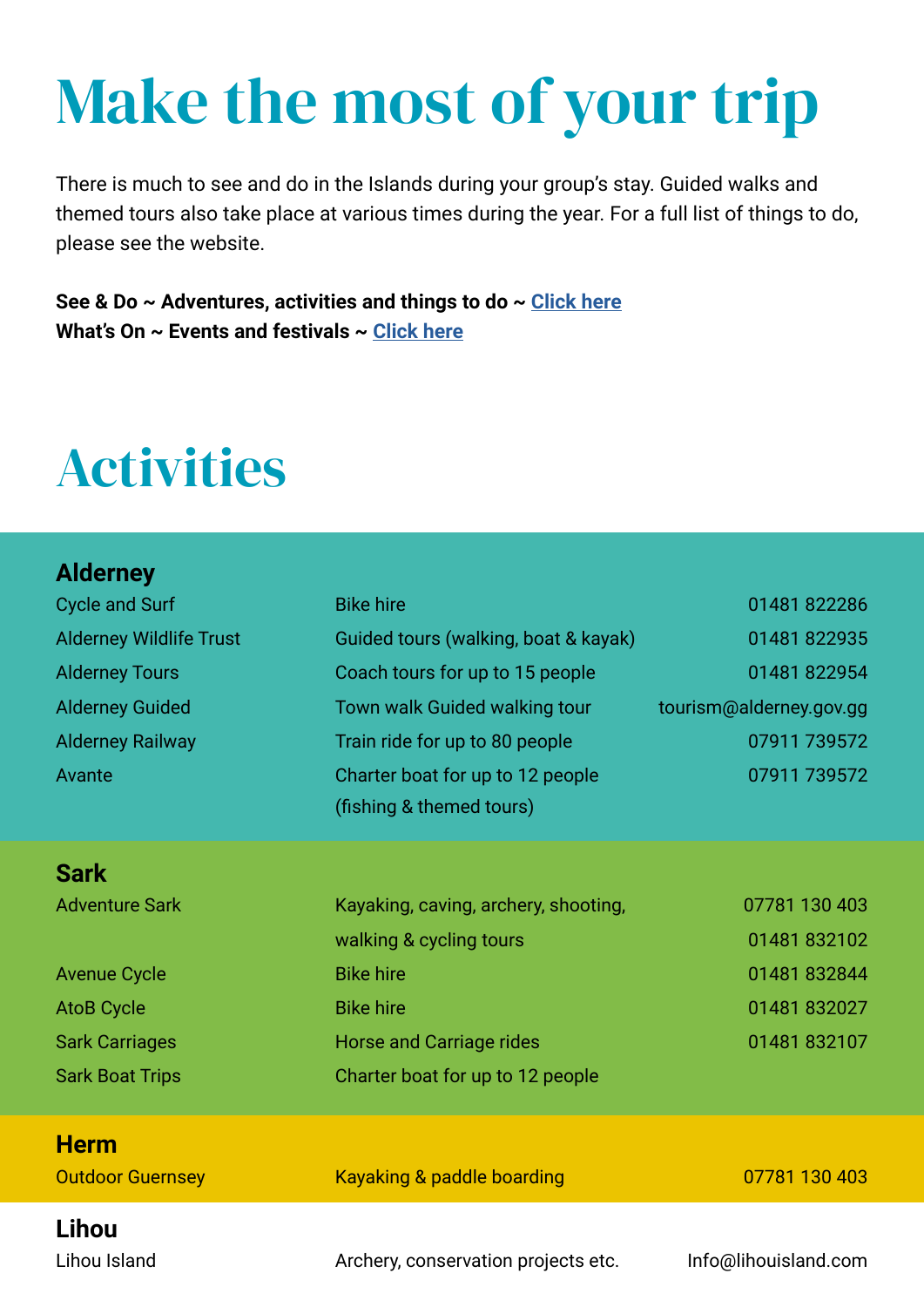# Activities continued...

#### **Guernsey**

| <b>Beau Sejour Leisure Centre</b> | 01481 747200<br>Cinema, pool, gym, play park Bella |                              |
|-----------------------------------|----------------------------------------------------|------------------------------|
| <b>Bella Luce Gin Tasting</b>     | Local gin distillery tour                          | 01481 238764                 |
| <b>GoGuernsey</b>                 | Bike hire, paddle boarding & kayaking              | 07781 103692                 |
| <b>Guernsey Boat Charters</b>     | Charter boat for up to 12 people                   | 07781 147477                 |
| <b>Guernsey Guided Tours</b>      | Bespoke guided tours                               | www.guernseyguidedtours.com  |
| <b>Guernsey Surf School</b>       | Surfing for all ages and abilities,                | 07911 710789                 |
|                                   | surfboard hire or lessons                          |                              |
| <b>Island Rib Voyager</b>         | Powerboat tours for up to 24 people                | 01481 713031                 |
| <b>Iris and Dora</b>              | Pottery painting, art studio & crafts              | 01481 721375                 |
| <b>JP Jet Skis</b>                | Jet ski for up to 6 people (2 per jet ski)         | 07781 132232                 |
| <b>Karting Guernsey</b>           | All weather karting racing. 8 years+               | 01481723414                  |
| Little Big Brew Co                | <b>Brewery Tours</b>                               | 01481728149                  |
| <b>Oatlands Village</b>           | Play barn, mini golf & shopping                    | info@oatlands.gg             |
| <b>Outdoor Guernsey</b>           | Bike hire, paddle boarding, kayaking,              | 07781 130403                 |
|                                   | archery and more                                   |                              |
| <b>Pirate Bay Adventure Golf</b>  | Mini golf and driving range                        | 01481 727039                 |
| <b>Petit Train</b>                | Sightseeing train for up to 34 people              | Petittrainguernsey@gmail.com |
| <b>Rocquette Cider Farm</b>       | Cider tour for 10 - 30 people                      | 01481 234111                 |
| <b>Royal China Charters</b>       | <b>TBC</b>                                         | 01534 522888                 |
| <b>Tour Guernsey</b>              | Land Rover tours for up to 11 people               | 07781 423616                 |
| <b>WildGuernsey</b>               | <b>Food foraging workshop</b>                      | 01481 263153                 |

For a full list of things to do, please see the website.

**See & Do ~ Adventures, activities and things to do ~ Click here What's On ~ Events and festivals ~ Click here**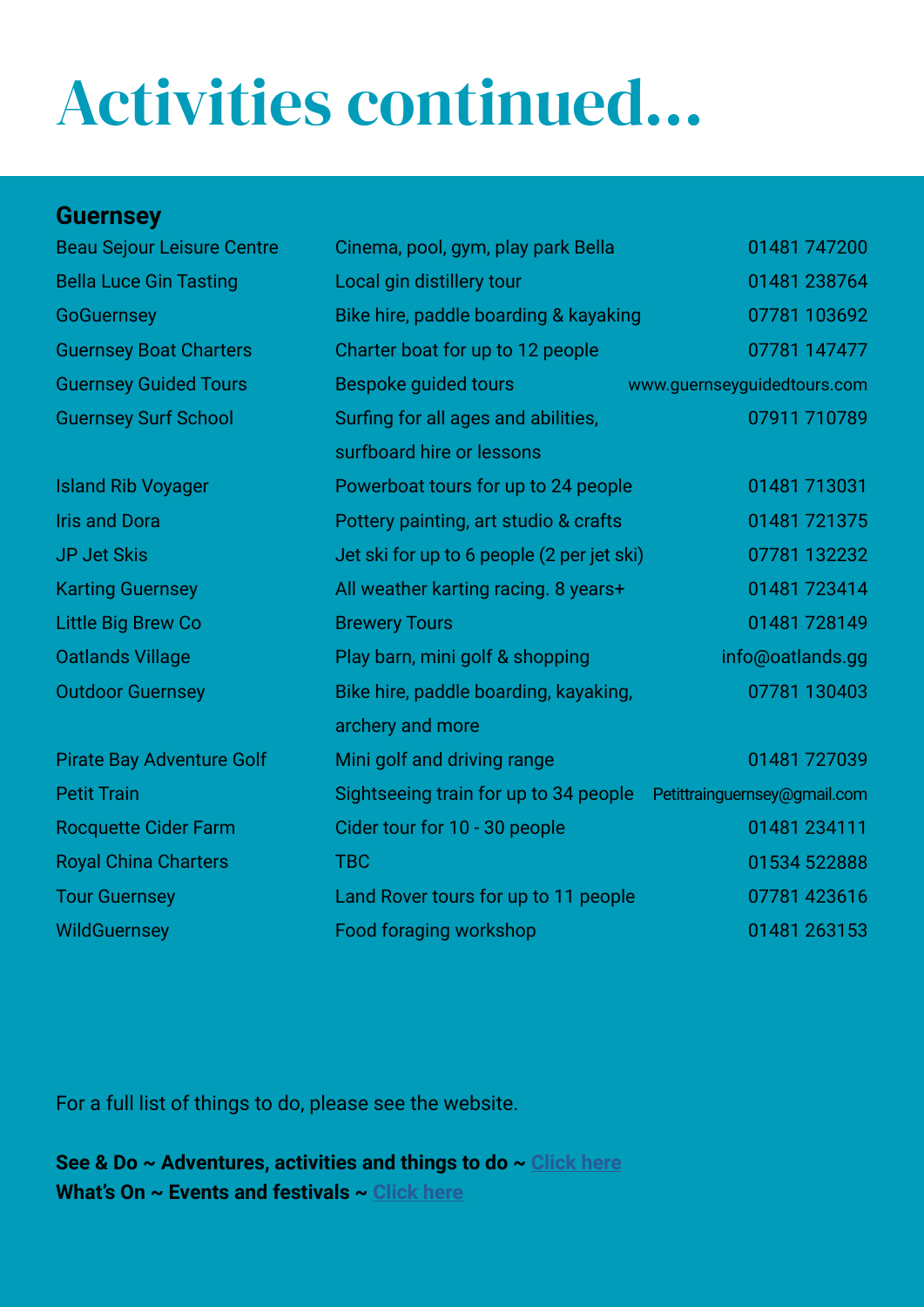### Places to go

#### **Guernsey**

Castle Cornet Fort Grey Shipwreck Museum German Military Underground Hospital German Naval Signals HQ Guernsey Museum at Candie Gardens Guernsey Pearl Hauteville House—Victor Hugo's home La Vallette Underground Military Museum The Little Chapel Occupation Museum Sausmarez Manor & Sculpture Trail **For more information on Guernsey please visit www.visitguernsey.com**

#### **Alderney**

Alderney Cinema Le Passage Gallery The Nunnery Roman Fort Alderney Museum The Odeon German MP3 tower Bibette Head German defenses Tourgis Batteries **For more information on Alderney please visit www.visitalderney.com**

#### **Sark**

Seigneurie Garden Gouliot Caves and Venus Pools Silver Mines **Sarkhenge For more information on Sark, please visit www.sark.co.uk**

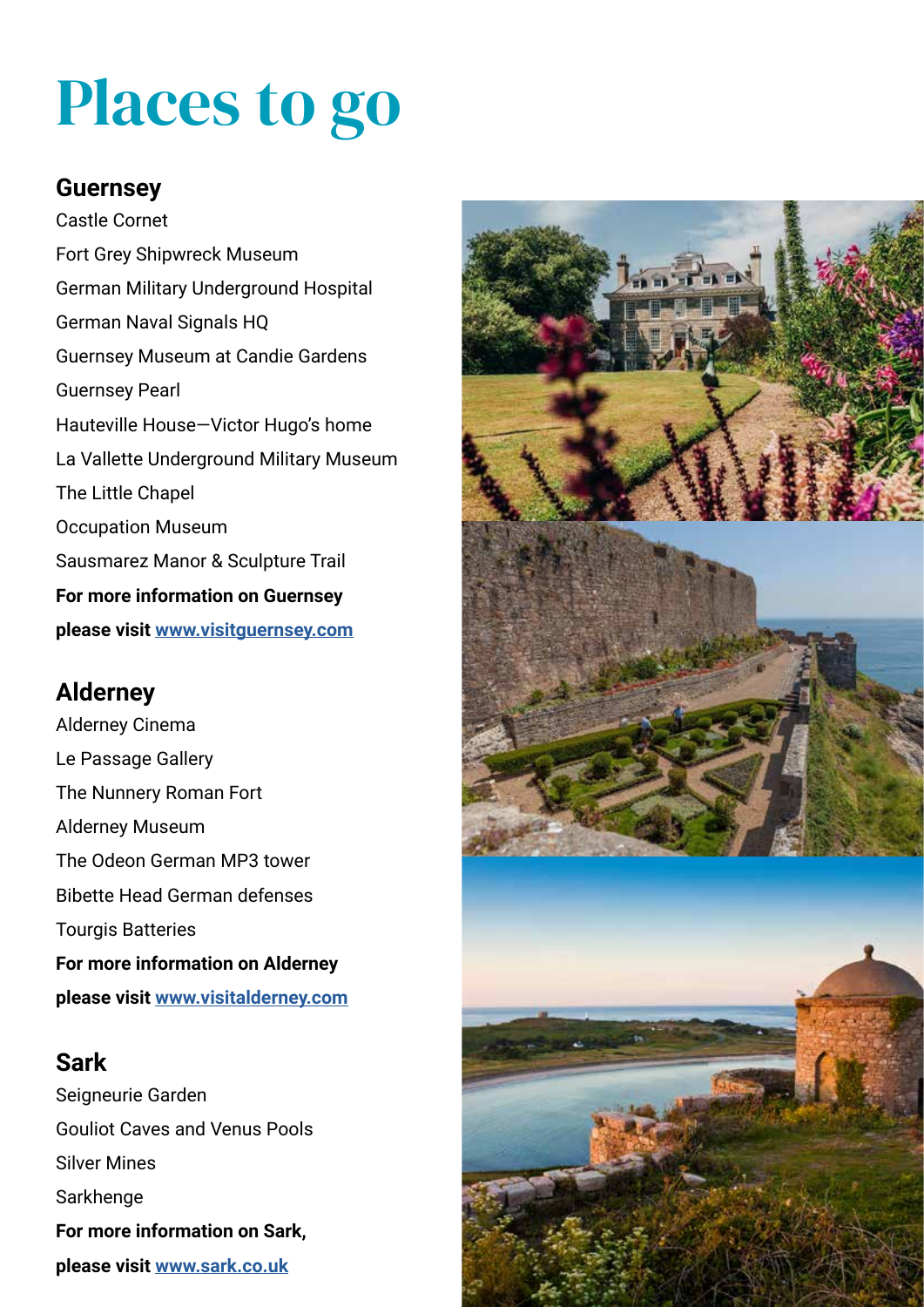# The Islands of Guernsey

Many of our individual and group visitors opt to visit one of our beautiful sister islands Alderney, Sark, Herm and Lihou for a day trip or longer stay, each island has its own distinct character, landscape and identity. Getting to the Islands is a breeze, step on a ferry or hop on a flight and start exploring

#### **Herm ~ 20 minute journey** Travel Trident (Ferry) www.traveltrident.com T: 01481 721 379

#### **Herm ~ 15 minute journey** Isle of Herm (Ferry) www.herm.com T: 01481 750000

#### **Sark ~ 35/55 minute journey**

Isle of Sark Shipping Company (Ferry) www.sarkshippingcompany.com T: 01481 724 059

#### **Alderney ~ 15 minute flight**

Aurigny Guernsey's Airlineflight www.aurigny.com T: 01481 822 332

#### **Alderney ~ 1 hour journey**

The Salty Blonde (Ferry) www.thesaltyblonde.gg T: 01481 822234

#### **Alderney ~ 1 hour journey**

Alderney Ferry Service www.alderneyferryservice.co.uk T: 07781 119796